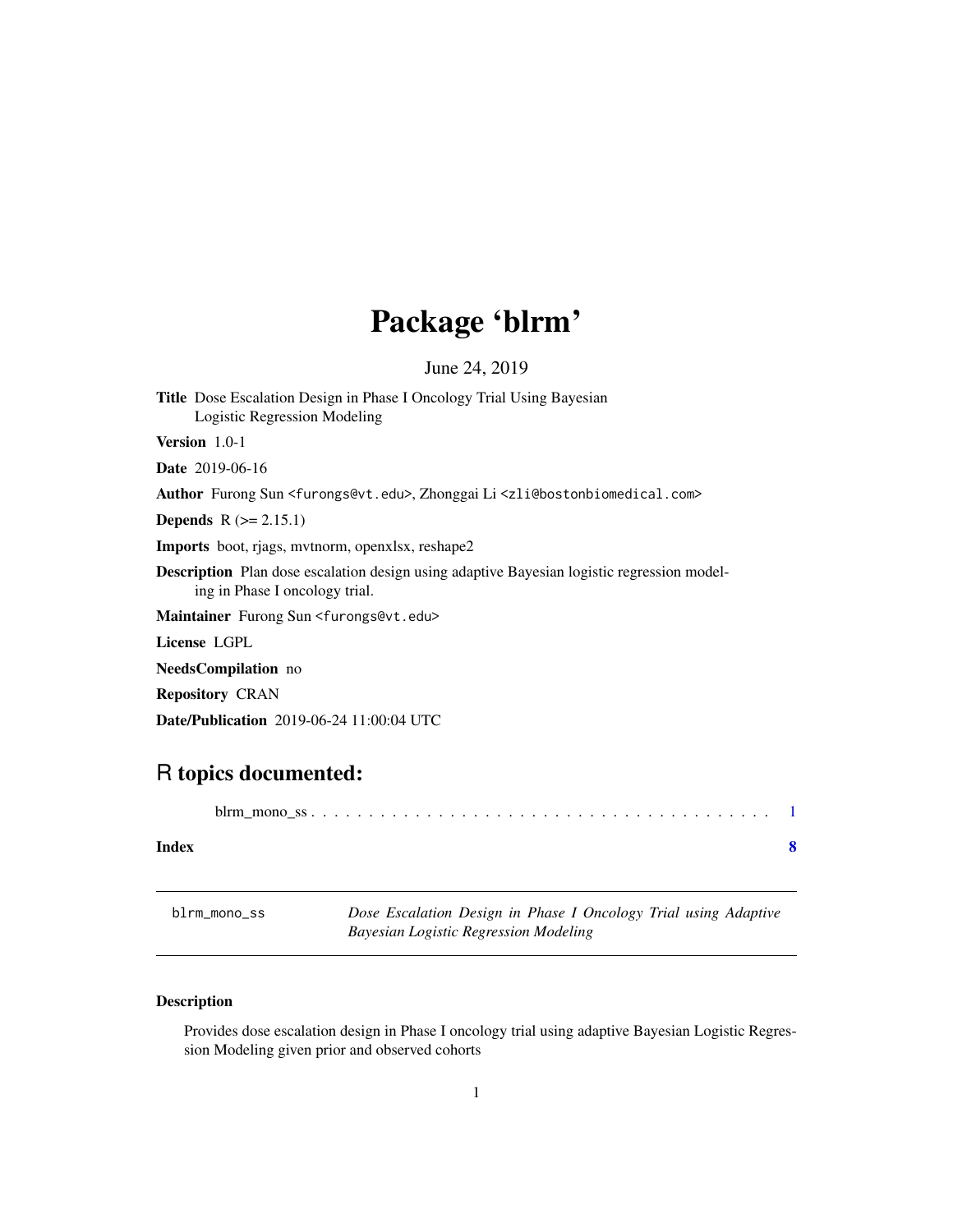#### Usage

```
blrm_mono_ss(prior, data, output_excel=FALSE, output_pdf=FALSE)
blrm_mono_ms(prior, data, output_excel=FALSE, output_pdf=FALSE)
blrm_combo_ss(prior, data, output_excel=FALSE, output_pdf=FALSE)
blrm_combo_ms(prior, data, output_excel=FALSE, output_pdf=FALSE)
```
#### Arguments

| prior        | mean, standard deviation, and correlation of parameters                                                                                                                                                                                                                                                           |
|--------------|-------------------------------------------------------------------------------------------------------------------------------------------------------------------------------------------------------------------------------------------------------------------------------------------------------------------|
| data         | parameters, including random number generating seeds, number of simulation<br>samples, burn-in period, drug name, dose unit, provisional doses, reference<br>dose, tested doses, number of patients, number of dose-limiting toxicities, cate-<br>gory bounds, category names, escalation with overdose criterion |
| output_excel | output_excel = FALSE by default; if output_excel = TRUE, then the simu-<br>lation output will be provided in excel file.                                                                                                                                                                                          |
| output_pdf   | output_pdf = FALSE by default; if output_pdf = TRUE, then visualization of<br>simulation output, including interval probabilities by dose and posterior distri-<br>bution of dose-limiting toxicity rate, will be provided in pdf file                                                                            |

#### Details

Model-based dose-escalation design is more flexible than traditional " $3 + 3$ " design. Bayesian logistic regression model is a two-parameter statistical model to quantify the relationship between dose-limiting toxicity (DLT) rate and drug dose.

$$
\log(\frac{\pi_d}{1 - \pi_d}) = \log(\alpha) + \beta \log(\frac{d}{d^*})
$$

, where  $\alpha > 0$ ,  $\beta > 0$ ,  $\pi_d$  is the probability of toxicity at dose d, and  $d^*$  is the reference dose. For more details, see Neuenschwander, et al. (2008).

#### Value

prob\_posterior

interval probabilities by dose

#### para\_posterior

|                 | posterior estimates of parameters                       |
|-----------------|---------------------------------------------------------|
|                 | pi_posterior posterior estimates of dose-limiting rates |
| next_dose       | recommended next dose                                   |
| current_summary |                                                         |
|                 | summary of simulation outputs                           |
| cohort_all      | accumulated summary of each observed cohort             |

#### Author(s)

Furong Sun <furongs@vt.edu> and Zhonggai Li <zli@bostonbiomedical.com>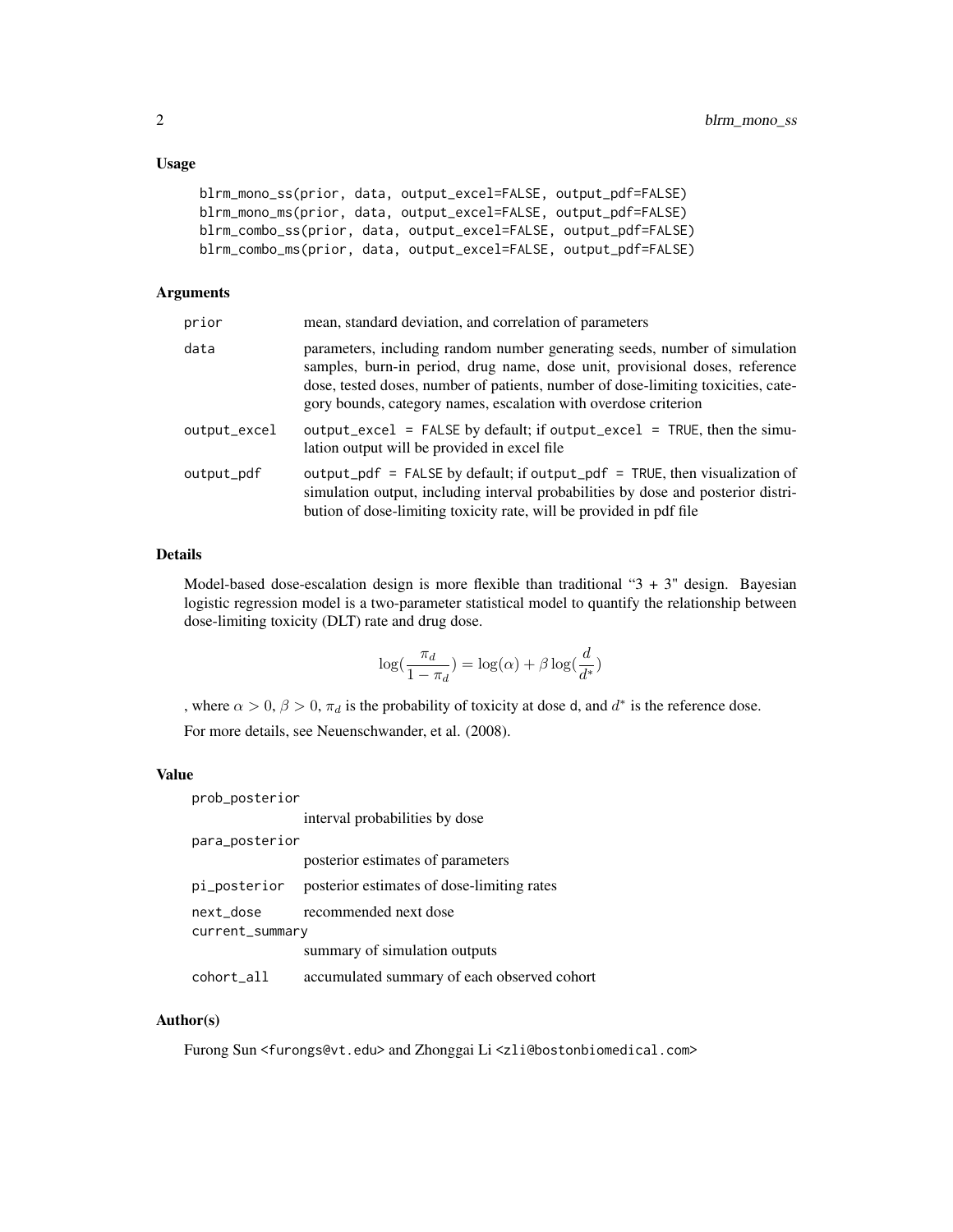#### blrm\_mono\_ss 3

#### References

Neuenschwander, B., Branson, M. and Gsponer, T. (2008). "Critical aspects of the Bayesian approach to phase I cancer trials", *Statistics in Medicine*, 27(13), 2420-2439. doi: 10.1002/sim.3230.

#### Examples

```
## mono version
# prior for log(alpha) and log(beta)
mean <-c(-3.068, 0.564)se <- c(2.706, 0.728)
corr < -0.917prior <- list(mean=mean, se=se, corr=corr)
# parameters
seeds <-1:2nsamples <- 10000
burn_in <-0.5drug_name <- "DRUG-X"
dose_unit <- "mg"
prov_dose <- c(360, 480, 720, 1080, 1440)
ref_dose <- 720
category_bound \leq c(0.16, 0.33)
category_name <- c("under-dosing", "targeted-toxicity", "over-dosing")
ewoc \leq -0.25# observed cohorts
dose <- 480
n<sub>-pat</sub> <-3dlt <- 0
# combine prior, parameters, and observed cohorts to a list
data <- list(seeds=seeds, nsamples=nsamples, burn_in=burn_in, drug_name=drug_name,
             dose_unit=dose_unit, prov_dose=prov_dose, ref_dose=ref_dose,
             dose=dose, n_pat=n_pat, dlt=dlt, category_bound=category_bound,
             category_name=category_name, ewoc=ewoc)
# ready to go!
trial <- blrm_mono_ss(prior=prior, data=data, output_excel=FALSE, output_pdf=FALSE)
prob_posterior <- trial$prob_posterior
pi_posterior <- trial$pi_posterior
# visualization
## interval probabilities by dose
cols <- c("green", "red")[((prob_posterior[3,]) > ewoc)+1] # red: stop; green: pass
yrange \leq funchation(max.y)yrange.final <- ifelse(rep((1.1 \times max.y \le 1), 2), c(0, 1.1 \times max.y), c(0, max.y))
}
layout(matrix(c(1,2,3), 3, 1, byrow=TRUE))
## e.g., (0.33, 1]
barplot(prob_posterior[3,],
        xlab=paste0("dose", "(", dose_unit, ")"), ylab="probability",
        ylim=yrange(max(prob_posterior[3,])), names.arg=paste(prov_dose),
```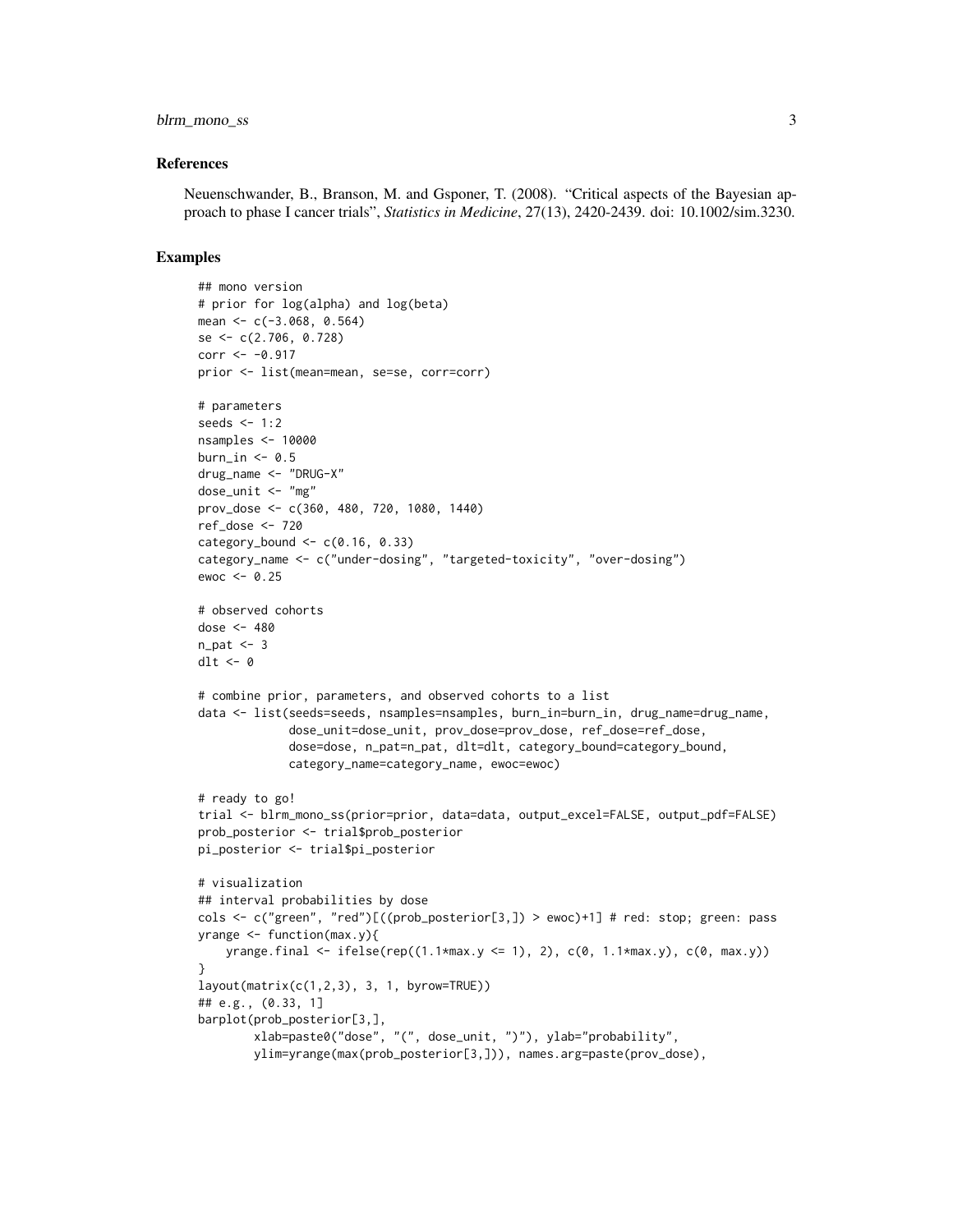```
col=cols,
        main=paste0(category_name[3], ": (", category_bound[2], ", 1]"),
        cex.main=1.3, font.main=4)
if(max(prob\_posterior[3,]) \geq ewoc)abline(h=ewoc, lty=2, col="red")
   text(x=0.4, y=1.15*ewoc, labels=paste0("EWOC=", ewoc),
        col="red", cex=1.2, font.main=4)
}else{
   text(x=0.8, y=max(prob_posterior[3,]), labels=paste0("EWOC=", ewoc),
        col="red", cex=1.2, font.main=4)
}
## e.g., (0.16, 0.33]
barplot(prob_posterior[2,],
        xlab=paste0("dose", "(", dose_unit, ")"), ylab="probability",
        ylim=yrange(max(prob_posterior[2,])), names.arg=paste(prov_dose),
        col="green",
      main=paste0(category_name[2], ": (", category_bound[1], ", ", category_bound[2], "]"),
        cex.main=1.3, font.main=4)
## e.g., (0, 0.16]
barplot(prob_posterior[1,],
        xlab=paste0("dose", "(", dose_unit, ")"), ylab="probability",
        ylim=yrange(max(prob_posterior[1,])), names.arg=paste(prov_dose),
        col="green", main=paste0(category_name[1], ": (0, ", category_bound[1], "]"),
        cex.main=1.3, font.main=4)
## add a main title to the three barplots together
mtext("Interval Probabilities by Dose", side=3, outer=TRUE, line=-2,
       at=par("usr")[1]+0.035*diff(par("usr")[1:2]), cex=1.2, font=2)
## posterior distribution of DLT rate
par(mfrow=c(1,1))
plot(prov_dose, pi_posterior[4,], type="p", pch=20,
     xlab=paste0("dose", "(", dose_unit, ")"), ylab="DLT rate",
     xlim=range(prov_dose), ylim=c(0, max(pi_posterior)),
     main="Posterior Distribution of DLT Rate", bty="n")
arrows(prov_dose, pi_posterior[3,], prov_dose, pi_posterior[5,],
       code=3, angle=90, length=0.1, lwd=1.5, col=1)
if(max(pi\_posterior[5,]) \geq category\_bound[2]){
   abline(h=category_bound, lty=2, col=c(rgb(0,1,0,alpha=0.8), rgb(1,0,0,alpha=0.8)))
  legend("topleft", c(paste(category_bound), "median", "95 percent credible interval"),
          lty=c(2,2,NA,1), lwd=c(1,1,NA,1.5), pch=c(NA,NA,20,NA),
          col=c(rgb(0,1,0,alpha=0.8), rgb(1,0,0,alpha=0.8), 1, 1), bty="n")
}else if((max(pi_posterior[5,]) >= category_bound[1]) &&
          (max(pi_posterior[5,]) < category_bound[2])){
   abline(h=category_bound[1], lty=2, col=rgb(0,1,0,alpha=0.8))
  legend("topleft", c(paste(category_bound[1]), "median", "95 percent credible interval"),
          lty=c(2,NA,1), lwd=c(1,NA,1.5), pch=c(NA,20,NA),
          col=c(rgb(0,1,0,alpha=0.8), 1, 1), bty="n")
}else{
      legend("topleft", c("median", "95 percent credible interval"),
              lty=c(NA,1), lwd=c(NA,1.5), pch=c(20,NA), col=c(1,1), bty="n")}
```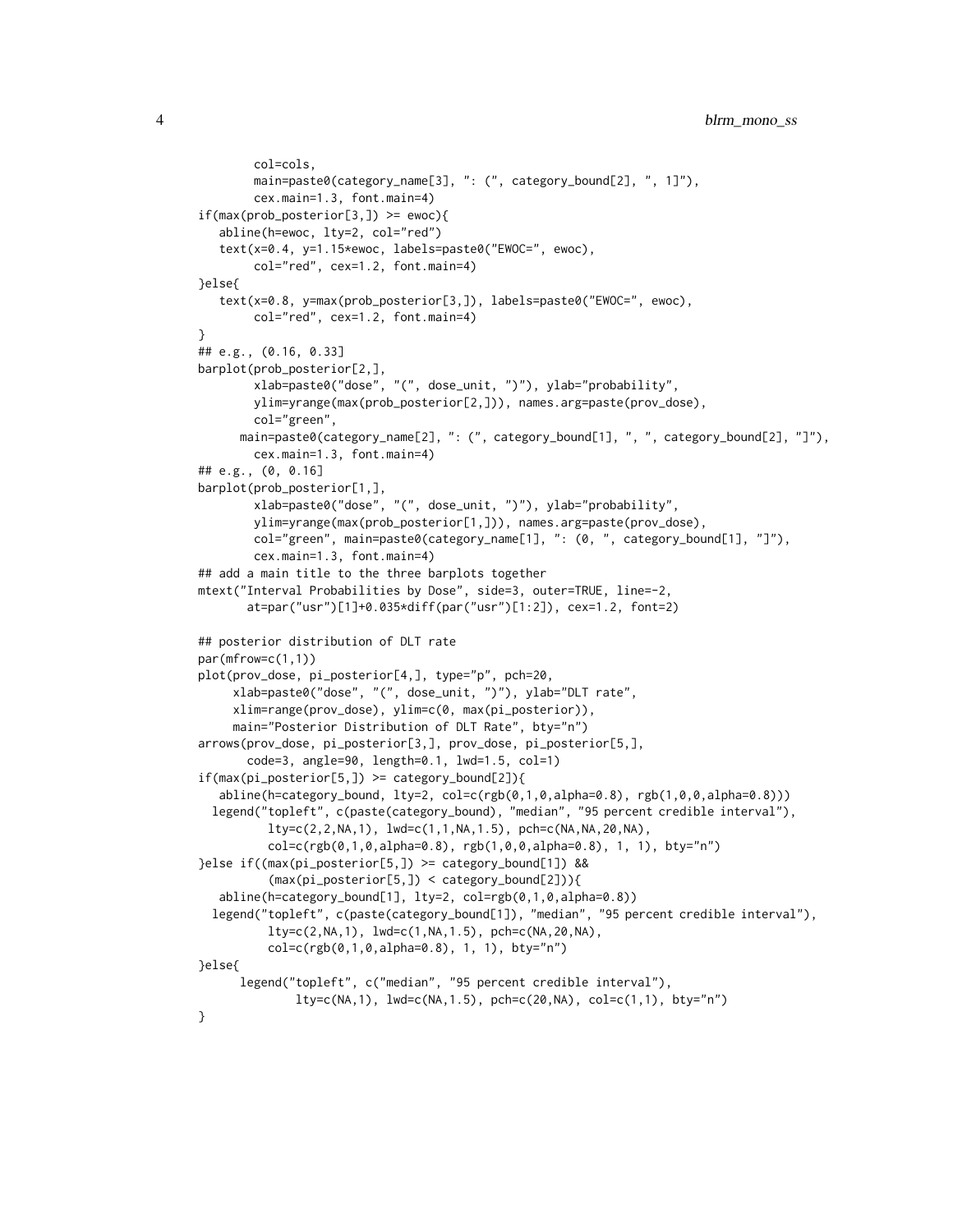```
## combo version
# prior
## drug 1
mean1 <- c(-1.0989, -0.1674)
se1 <- c(1.2770, 0.5713)
corr1 <- 0.5224
prior1 <- list(mean=mean1, se=se1, corr=corr1)
## drug 2
mean2 < -c(-2.9444, 0)se2 \leq c(2, 1)corr2 <- 0
prior2 <- list(mean=mean2, se=se2, corr=corr2)
## interaction between 2 drugs
prior3 <- list(mean=0, se=1.121)
## combine three sets of priors
prior <- list(prior1, prior2, prior3)
# parameters
seeds <- 1:2
nsamples <- 10000
burn_in \leq -0.5## drug 1
drug1_name <- "DRUG-X"
dose1_unit <- "mg"
ref_dose1 <- 10
prov_dose1 <- c(1, 2.5, 5, 10, 15, 20, 25, 30)
## drug 2
drug2_name <- "DRUG-Y"
dose2_unit <- "mg"
ref_dose2 <- 400
prov_dose2 <- c(200, 250, 300, 350, 400, 450, 500, 550)
dose1 \leftarrow c(1, 2.5, 5) # tested doses for drug 1
dose2 <- c(200, 200, 250) # tested doses for drug 2
n-pat \leq c(3, 3, 4) # number of patients at each observed cohort
dlt <- c(0, 0, 1) # number of DLTs at each observed cohort
category_bound \leq c(0.16, 0.33)
category_name <- c("under-dosing", "targeted-toxicity", "over-dosing")
ewoc <- 0.25
# combine to a list
data <- list(seeds=seeds, nsamples=nsamples, burn_in=burn_in,
             drug1_name=drug1_name, dose1_unit=dose1_unit,
             ref_dose1=ref_dose1, prov_dose1=prov_dose1,
             drug2_name=drug2_name, dose2_unit=dose2_unit,
             ref_dose2=ref_dose2, prov_dose2=prov_dose2,
             dose1=dose1, dose2=dose2, n_pat=n_pat, dlt=dlt,
             category_bound=category_bound, category_name=category_name,
             ewoc=ewoc)
```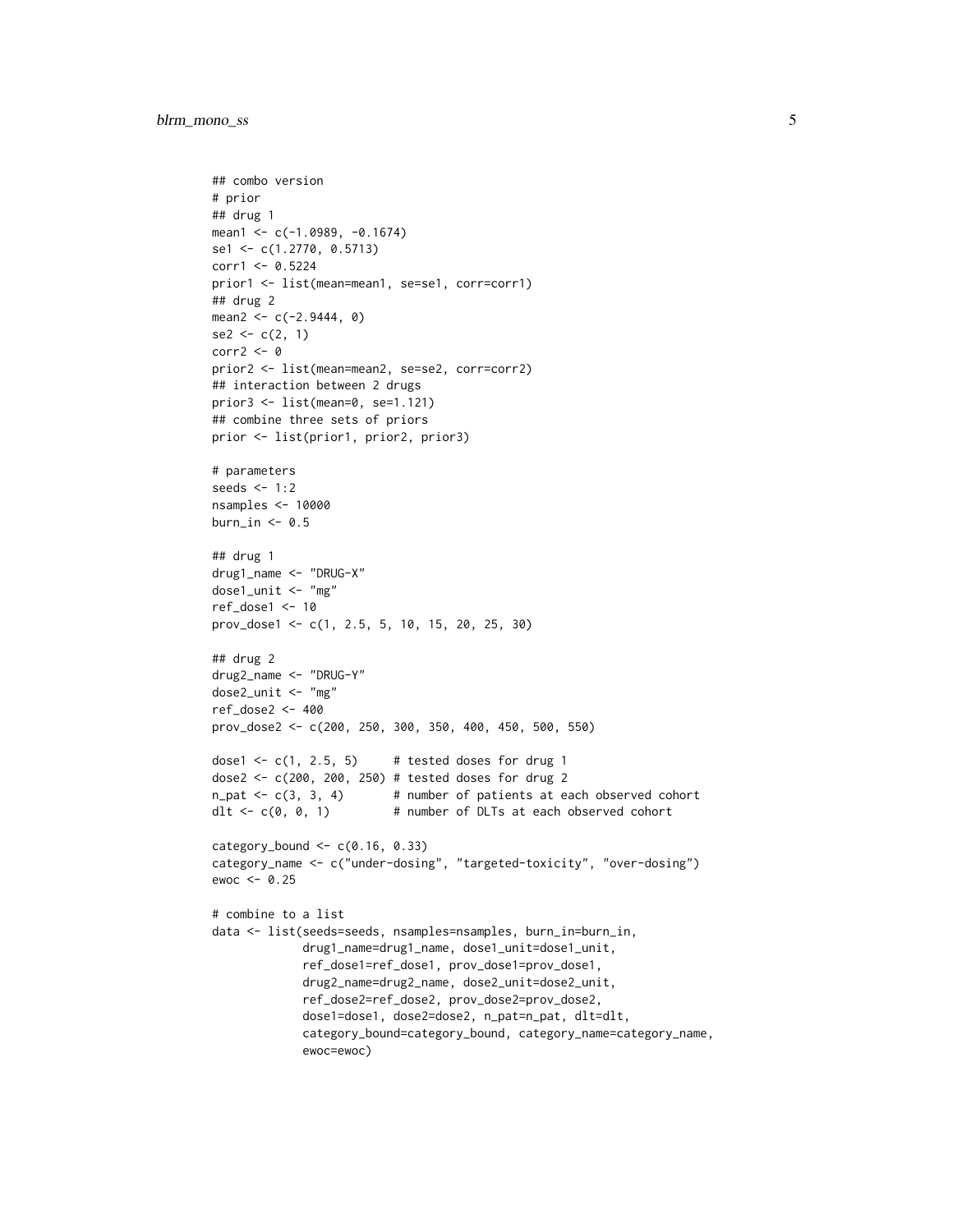```
# ready to go!
trial <- blrm_combo_ss(prior=prior, data=data, output_excel=FALSE, output_pdf=FALSE)
prob_posterior <- trial$prob_posterior
pi_posterior <- trial$pi_posterior
# visualization
## Interval Probabilities by Dose: `(0.33, 1]' is the target
### data manipulation
prov_dose <- expand.grid(prov_dose1, prov_dose2)
prob_posterior_3 <- cbind(prov_dose, prob_posterior[3,])
names(prob_posterior_3) <- c("drug1", "drug2", "probability")
prob_posterior_3 <- transform(prob_posterior_3,
                              level=ifelse(probability > ewoc, 1, 0))
prob_posterior_3_wide <- reshape2::dcast(prob_posterior_3[,-3],
                     drug2 ~ drug1, value.var="level")
prob_posterior_3_wide <- prob_posterior_3_wide[,-1]
rownames(prob_posterior_3_wide) <- paste(prov_dose2)
colnames(prob_posterior_3_wide) <- paste(prov_dose1)
cols <- matrix(NA, nrow=length(prov_dose2), ncol=length(prov_dose1))
for(i in 1:nrow(prob_posterior_3_wide)){
    for(j in 1:ncol(prob_posterior_3_wide)){
        cols[i,j] <- ifelse(prob_posterior_3_wide[i,j]==1, "red", "green")
    }
}
### generate the plot
plot(NA, NA, type='n', xaxt='n', yaxt='n', cex.lab=1.5,
    cex.main=2,
     xlim=range(1:length(prov_dose1)),
    ylim=range(1:length(prov_dose2)),
     xlab=paste0(drug1_name, "(", dose1_unit, ")"),
     ylab=paste0(drug2_name, "(", dose2_unit, ")"),
     main="Dose Category")
abline(h=1:length(prov_dose2), v=1:length(prov_dose1),
       lty=2, lwd=1, col="gray")
axis(1, at=1:length(prov_dose1), labels=paste(prov_dose1))
axis(2, at=1:length(prov_dose2), labels=paste(prov_dose2), las=2)
# add dose level combinations
for(i in 1:length(prov_dose2)){
    for(j in 1:length(prov_dose1)){
        points(j, i, pch=19, col=cols[i,j], cex=4)
    }
}
legend("topright", c(" <= EWOC", " > EWOC"), cex=1.1,
       pch=rep(19, 2), col=c("green", "red"), pt.cex=2,
       xpd=TRUE, horiz=TRUE, inset=c(0, -0.06), bty='n')
## Posterior Distribution of DLT Rate
par(mfrow=c(1,1))
labels <- apply(prov_dose, 1, paste, collapse=",")
plot(1:nrow(prov_dose), pi_posterior[4,], type="p", pch=20,
     xlab="drug combo", xaxt='n', cex.lab=1.5,
     ylab="DLT rate", ylim=c(0, max(pi_posterior)),
```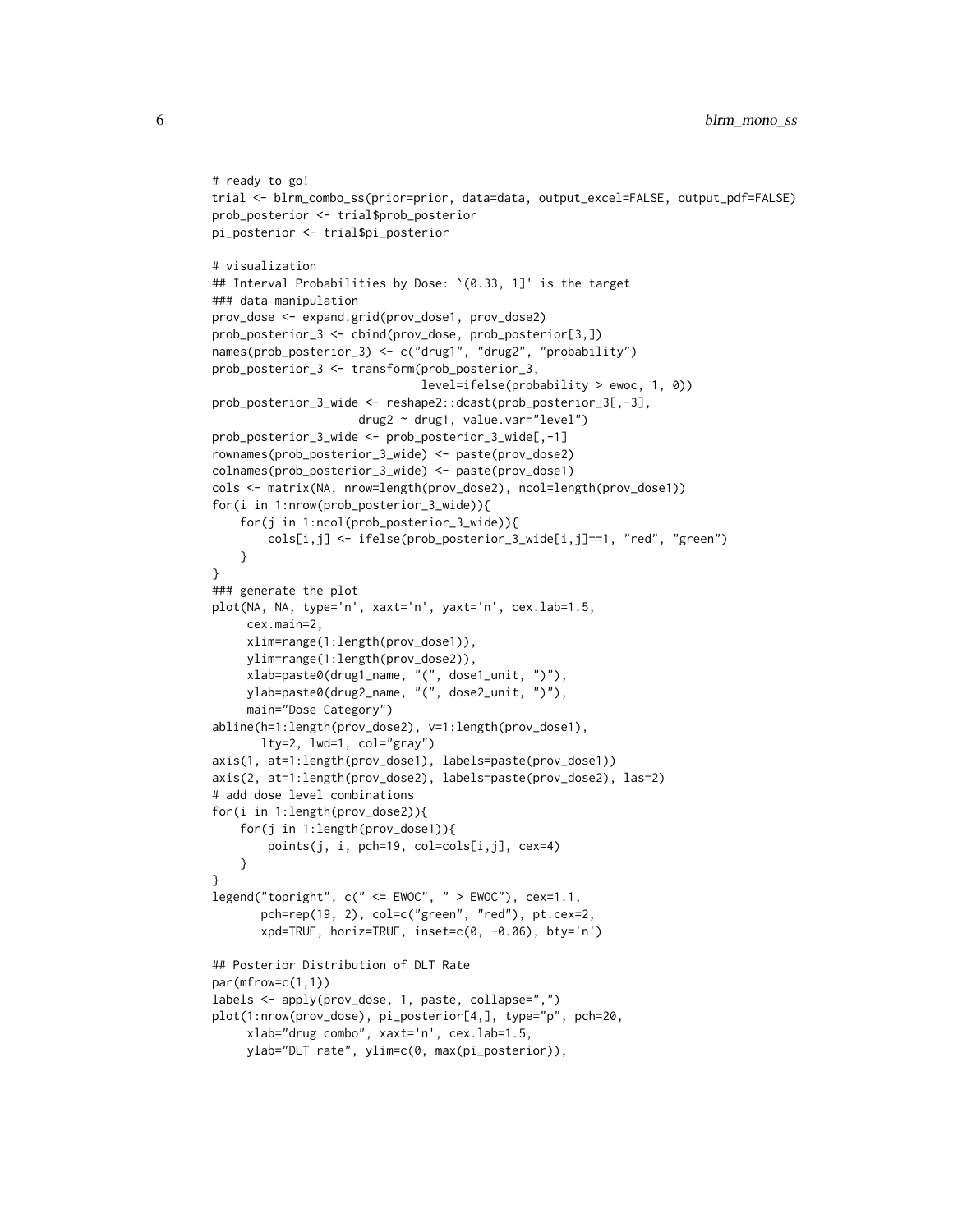```
main="Posterior Distribution of DLT Rate", cex.main=2.0, bty='n')
axis(1, at=1:nrow(prov_dose), labels=FALSE)
text(x=1:nrow(prov_dose), par("usr")[3]-0.03, labels=labels,
    srt=90, pos=1, xpd=TRUE, cex=0.5)
arrows(1:nrow(prov_dose), pi_posterior[3,],
      1:nrow(prov_dose), pi_posterior[5,],
      code=3, angle=90, length=0.1, lwd=1.5, col=1)
if(max(pi\_posterior[5,]) \geq category\_bound[2]){
  abline(h=category_bound, lty=2,
          col=c(rgb(0,1,0,alpha=0.8), rgb(1,0,0,alpha=0.8)))
  legend("top",
          c(paste(category_bound), "median", "95 percent credible interval"),
          lty=c(2,2,NA,1), lwd=c(1,1,NA,1.5), pch=c(NA,NA,20,NA),
          col=c(rgb(0,1,0,alpha=0.8), rgb(1,0,0,alpha=0.8), 1, 1),
          xpd=TRUE, horiz=TRUE, inset=c(0, -0.035), bty='n')
}else if((max(pi_posterior[5,]) >= category_bound[1]) &&
         (max(pi_posterior[5,]) < category_bound[2])){
  abline(h=category_bound[1], lty=2, col=rgb(0,1,0,alpha=0.8))
 legend("top", c(paste(category_bound[1]), "median", "95 percent credible interval"),
          lty=c(2,NA,1), lwd=c(1,NA,1.5), pch=c(NA,20,NA),
          col=c(rgb(0,1,0,alpha=0.8), 1, 1), bty='n',
          xpd=TRUE, horiz=TRUE, inset=c(0, -0.035))
}else{
  legend("top", c("median", "95 percent credible interval"),
          lty=c(NA,1), lwd=c(NA,1.5), pch=c(20,NA), col=c(1,1),
          xpd=TRUE, horiz=TRUE, inset=c(0, -0.035), bty='n')
}
# end of visualization
```